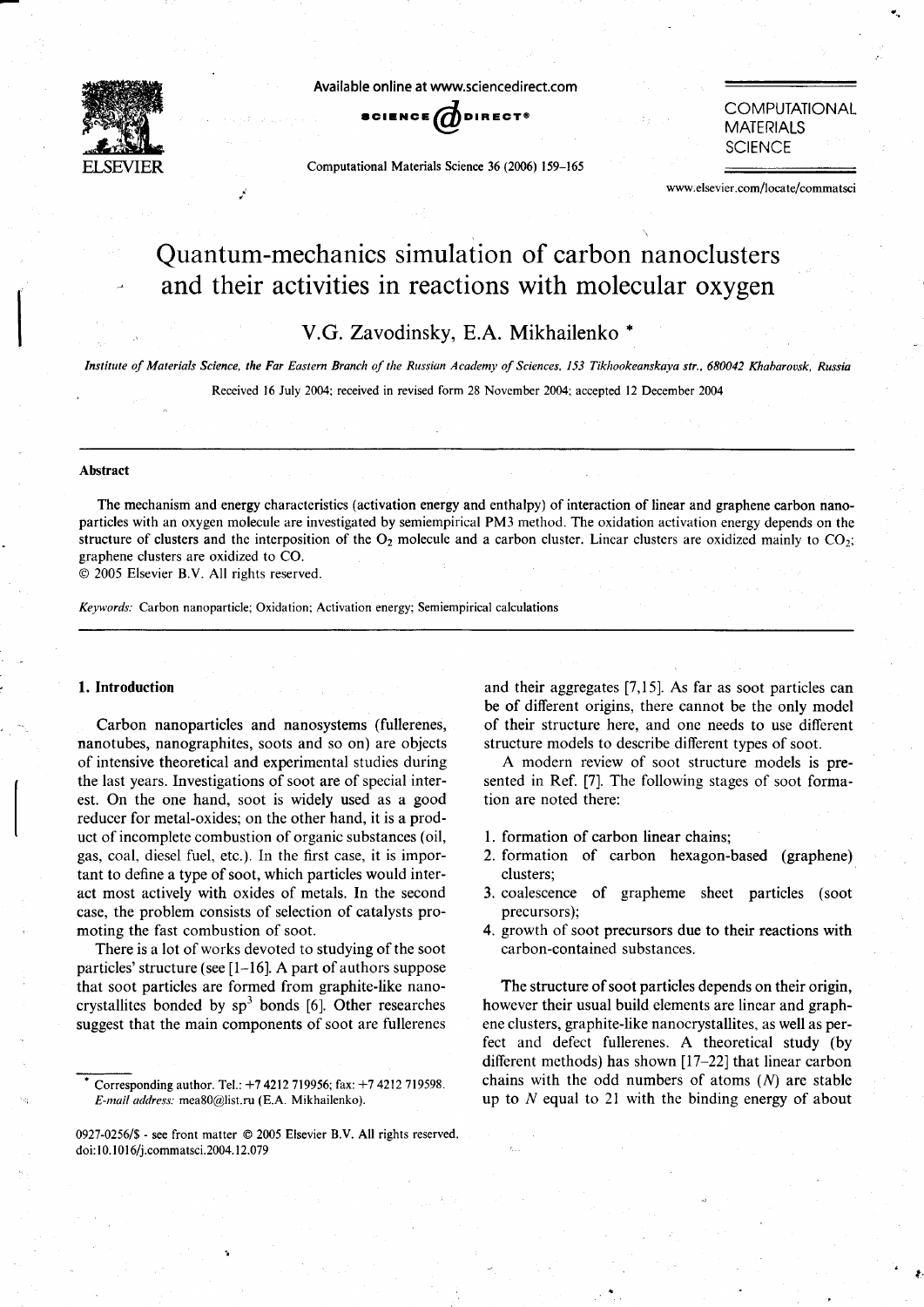4 eV per atom. Clusters with the even numbers atoms have cyclic structures. The hexagon and pentagon contained clusters with binding energies of about 6 eV are formed if the number of carbon atoms is larger than 21. The final stage of the soot formation is the growth of fullerenes, nanotubes, graphite-like nanocrystallites and their aggregates.

Combustion of soot can be complete or incomplete. Complete combustion produces  $CO<sub>2</sub>$ , while the product of incomplete combustion is CO. The value of the  $CO<sub>2</sub>/$ CO relation depends on temperature and catalyst concentrations (if any are present).

According to literature data, the energy of soot oxidation varies from 1.5 to 2.6 eV  $[15,23-27]$  depending on a soot type and the combustion temperature. However, when researches discuss types of soot they usually write only about its origin (a type of fuel, a method and temperature of combustion, and so on). However, it is known that a change of structure leads to a change of activity. In particularly, it has been shown [28] that the activation energy for oxidation of hexagon sheets depends on the position of a reactive atom and on the curvature of the sheet. The most active are the edge atoms.

The present study is devoted to investigation of stability and activity of typical carbon clusters (linear chains and plane graphene particles) in their reactions with molecular oxygen.

#### 2. Detaits of simulation

To optimize atomic geometries and to calculate the total energies of clusters we employed the quantum mechanical semiempirical PM3 method [29] that is widely used for carbon and oxygen-contained systems fsee for example 12,30,31]. The PM3 method is an optimized version of the AMI method [32]. The AMI (Austin Model l) method is a version of the modified neglect of differential overlap (MNDO) method [33-35]. All these methods use the self-consistent field approach to calculate the ground electronic state, to optimize the system geometry and the total energy. There is a number of popular codes realized these methods (MOPAC [36], HyperChem [37] GAMESS [38] and so on). We used here the CLUSTER-ZI code [30] developed and provided to us by Ukraine researches. This code allowed us to carry out both the spin-restricted and spin-polarized calculations. For every studied system we carried out calculations in the both spin-restricted and spinpolarized cases and used the case with the lowest energy.

Studying the oxidation reaction, we placed an oxygen molecule near a reactive atom of the carbon cluster and found the total energy of the system depending on the distance between this carbon atom and the center of the oxygen molecule. The reaction enthalpy  $(\Delta H)$  was

calculated as the difference between the final system energy,  $E_{system}$  (final), and the summary energy of non-interacted, separated oxygen molecule,  $E(O_2)$ , and an *N*-atomic carbon cluster,  $E$ (cluster, *N*):  $\Delta H =$  $E_{\text{system}}(\text{final}) - E(O_2) - E(\text{cluster},N).$ 

t

de altres de la c

<sup>{</sup>

{ **In Alberta** 

} illight the 'E

i

q ir \$: li:

The activation energy  $E_a$  was calculated as the difference between the initial state energy,  $E(O_2) + E(cluster)$ , and the maximum value of the energy,  $E_{\text{system}}(\text{max})$ , going from the initial system state to the final one

$$
E_{\rm a}=E_{\rm system}(\max)-E(O_2)-E(\rm cluster, N).
$$

Besides, we calculated the mean binding energy for a carbon atom in a cluster,  $E<sub>b</sub>$ , and the energy of separation of one atom from a carbon cluster,  $E_{\text{sep}}$ 

$$
E_{\rm b} = \frac{N \cdot E(\text{atom}) - E(\text{cluster}, N)}{N},
$$
  

$$
E_{\rm sep} = E(\text{cluster}, N - 1) + E(\text{atom}) - E(\text{cluster}, N)
$$

where  $E(\text{atom})$  is the energy of a free carbon atom, N is the number of atoms in the cluster.

#### 3. Results and discussions

#### 3.1. Linear and graphene clusters without oxygen

In spite of the comparative stability of linear and graphene carbon clusters has been studied in Refs.  $[17-22]$ , we have carried out a similar investigation in order to testify the used computer code [30] and to analyze the energetics of carbon nanoclusters. Results of our calculations are plotted in Fig. 1. Their analysis shows a presence of binding energy oscillations. Small clusters (until 10 carbon atoms) have linear structures. Linear and hexagonal structures compete with each other in clusters consisting of ll-21 atoms. As a rule, the carbon clusters have linear structures for the odd numbers of atoms and cyclic structures for the even



Fig. 1. The binding energy for carbon clusters calculated using the PM3 method: (1) linear clusters and (2) graphene clusters.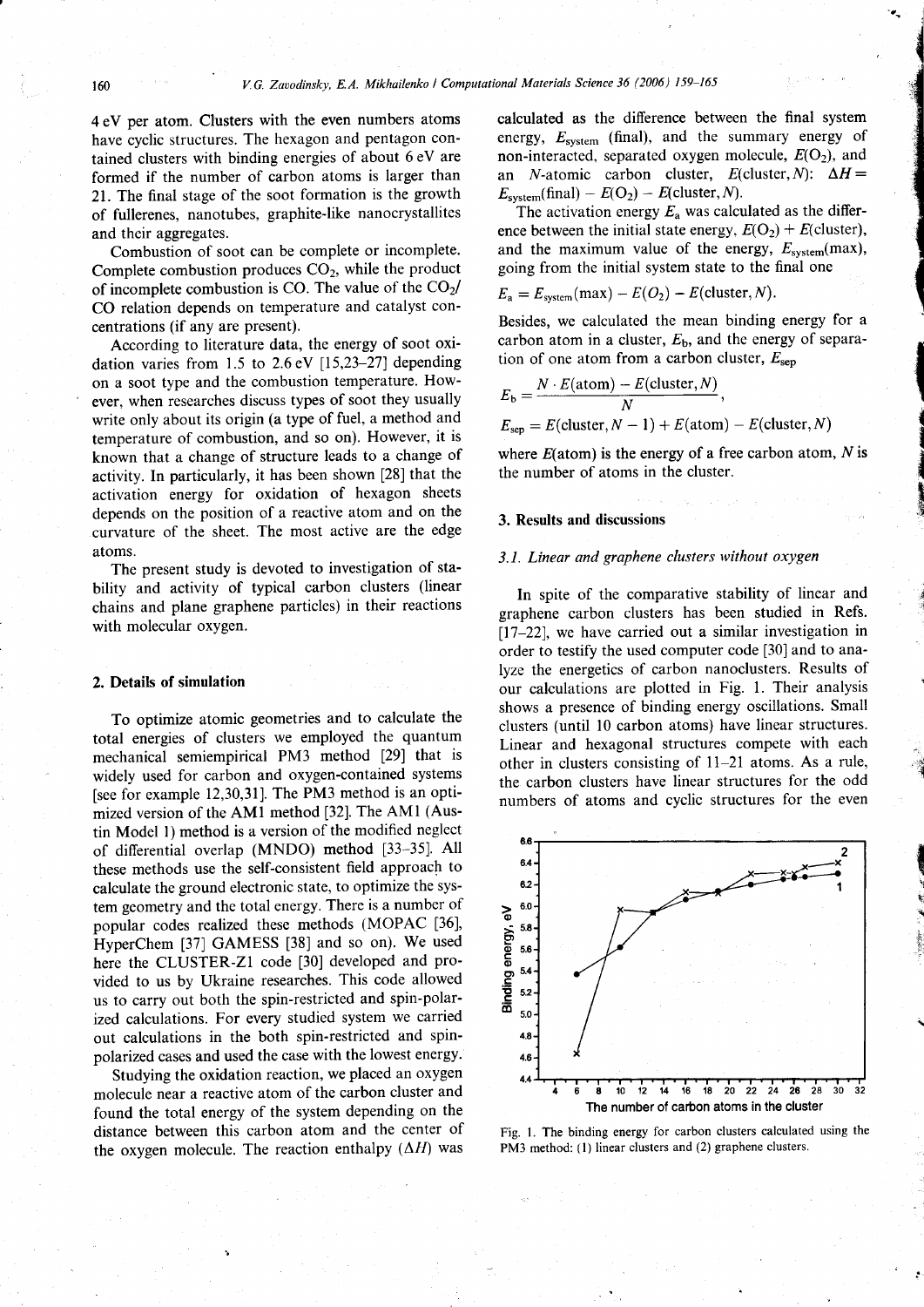numbers. If a cluster has more than 2l atoms. it has a hexagonal structure. These results correlate with literary data [17-22].

iil

 $\ddotsc$ 

', 'jril<br>'iril<br>'iril

{ ri

i t, Wi

fi

As far as we study oxidation reactions with formation of  $CO$  or  $CO<sub>2</sub>$  molecules, we must be sure that our approach is able to give us the correct value for the energy of separation  $(E_{\text{sen}})$  of one atom from a carbon nanocluster. Therefore, we additionally have testified the PM3 method using the data of Ref.  $[8]$  where the dissociation of carbon nanochains was studied experimentally and the energy of the separation of one carbon atom from the four-atomic chain has been found to be 4.71 eY. Our calculation gives 5.0 eV, very close to the value of 5.08 eV calculated by the Monte Carlo method convoluted PST distribution [39]. Comparing these values, we can conclude that the PM3 method describes the energy of separation of one atom from carbon nanoclusters rather satisfactorily.

We have calculated also the energies of separation of one carbon atom from linear clusters of different sizes and have plotted them in Fig. 2 versus the number of atoms. The dependence of  $E_{\text{sep}}$  on the number of atoms is not monotonous. It has minimums and maximums at the even and odd numbers, respectively. To be sure that this non-monotonous dependence is not an artifact of the semiempirical PM3 method but demonstrates the real nature of studied systems, we have analyzed the corresponding literary data. Comparison of our results and Iiterary data [40] obtained by the Hartree-Fock (HF) method (see Fig. 2) allows us to conclude than the

PM3 method describes the energetic of carbon nanoparticles rather well. As one can see, the HF and pM3 plots are very similar, especially for large clusters.

## 3.2. Oxidation of linear clusters (chains)

A usual tactics for the theoretical simulation of combustion is to find the minimal activation energies for the oxidation reactions (Table 1). Because the large linear chains are not stable, we studied here only chains up to  $C_6$ . Studying interactions of linear carbon chains with an oxygen molecule, we have found that the minimal activation energies correspond to the cases where the  $O<sub>2</sub>$  molecule approaches to the edge atom of the chain and is oriented normally to its binding line.

Therefore, the main part of our investigations was fulfilled for these cases. A typical plot for the dependence of the total system energy on the distance between reagent components (a carbon cluster and an oxygen molecule) is shown in Fig. 3.

The oxidation process can be divided to two stages adsorption and reaction ones. The adsorption stage is characterized by overcoming of the adsorption barrier (B) with the height of  $E_{bar}$  and by reaching of the metastable adsorption state (A) with the binding energy  $E_{bind}$ From the geometry point of view the adsorption state (A) is a state where the oxygen and carbon atoms present a united, bonded system. This state is separated from the reaction state  $(R)$  by a barrier of very a small weight ( $\leq 0.1$  eV) for all C<sub>2</sub>-C<sub>6</sub> chains. The reaction state







Fig. 3. The oxidation energy scheme for linear carbon clusters  $(C_2 C_6$ ).

| ۰.<br>×<br>×<br>×<br>e e |  |  |
|--------------------------|--|--|
|--------------------------|--|--|

Energy parameters for oxidation of the  $C_n$  ( $n=2-6$ ) linear carbon clusters with an oxygen molecule

| ---                                    | $-$ <i>n</i> $\cdots$ |                 |                  |                         |                 |
|----------------------------------------|-----------------------|-----------------|------------------|-------------------------|-----------------|
| n                                      |                       |                 |                  |                         |                 |
| Reaction products                      | $CO + CO$             | $C_2O$ + CO     | $C_3$ + $CO_2$   | $C_4$ + CO <sub>2</sub> | $C_5 + CO_2$    |
| $E_{\text{act}} = E_{\text{bar}}$ , eV | 0.2                   | 0.9             | IJ.              | 0.5                     | 0.3             |
| $E_{\text{react}}$ , eV                | $\leq 0.1$            | $\leqslant 0.1$ | ${\leqslant}0.1$ | $\leqslant 0.1$         | $\leqslant 0.1$ |
| $\Delta H$ , eV                        | $-11.5$               | $-4.6$          | $-5.3$           | $-4.3$                  | $-5.2$          |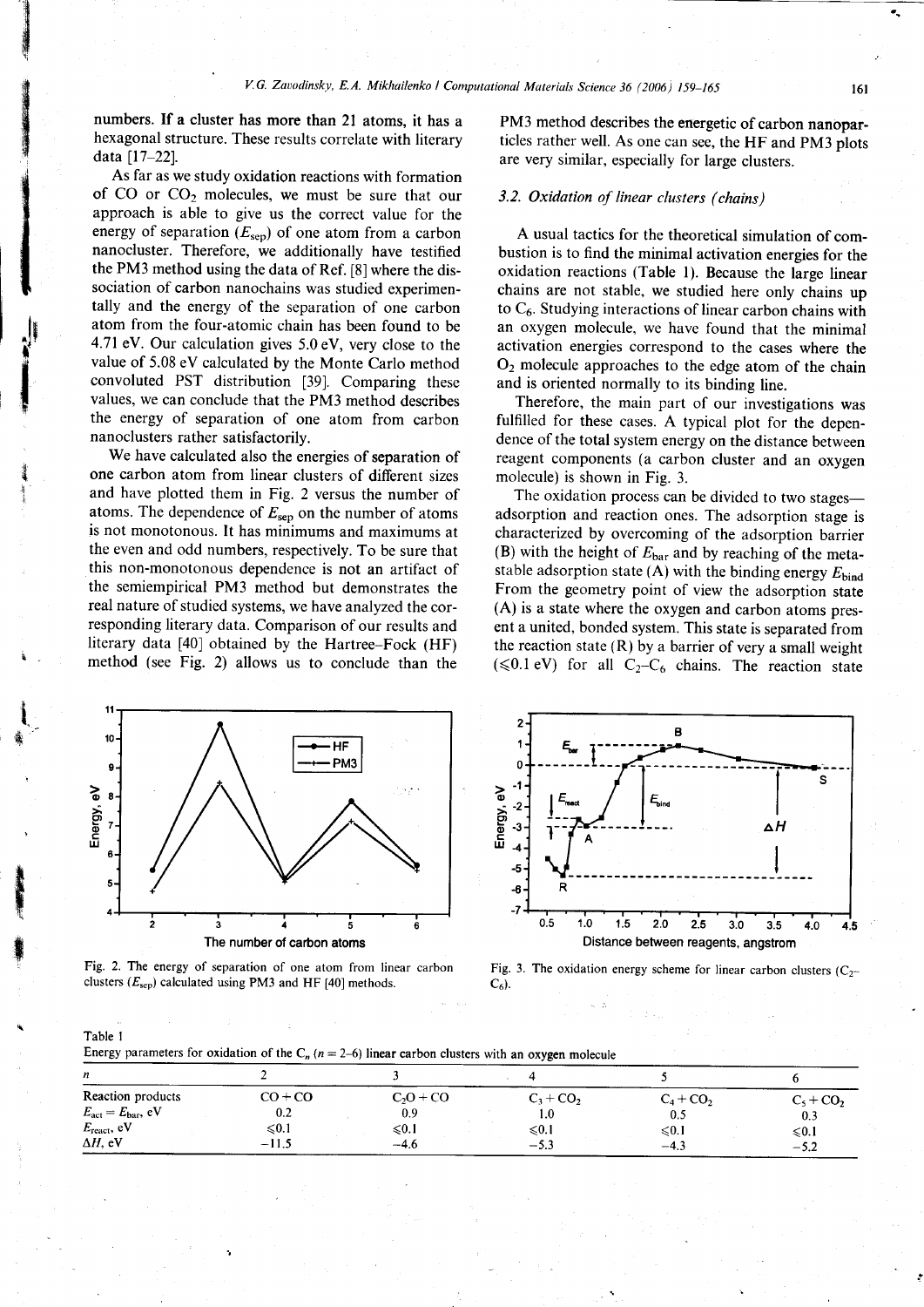consists of reactions products (free  $CO<sub>2</sub>$  or  $CO$  molecules and a rest of the carbon chain). The energy difference between the reaction (R) and initial state (S) is the reaction enthalpy  $\Delta H$ . Therefore, in reality, the activation energy for this oxidation reaction is equal to the adsorption barrier:  $E_{\text{act}} = E_{\text{bar}}$ .

Energy parameters for oxidation of the  $C_n$  ( $n=2-6$ ) linear carbon clusters are listed in Table 1. Atomic schemes of the reaction are shown in Fig. 4.

As it follows from Table I and Fig. 4, the oxidation mechanism is the same for the  $C_4-C_6$  carbon chains. After getting over the barrier (the B state at Fig. 3),  $a$  system consisted of an oxygen molecule and a carbon cluster reaches to the final stage of the reaction R, the products of which are a free  $CO<sub>2</sub>$  molecule and the carbon cluster diminished by one atom. The energy difference between the initial and final states is the reaction enthalpy  $\Delta H$  or the evolved energy. The value of  $\Delta H$ also depends on the size of the linear cluster by a nonmonotonous way (Table l) and lies in the region of 4-5 eV. As it was to be expected, the evolved energy  $\Delta H$  is much larger than the activation energy  $E_{\text{act}}$ . In the other words, oxidation of linear carbon chains is a self-supported process or combustion.

 $x^2 + y^2 + z^2 = 0$ ..: *<i><u><b>*</u>  $\mathcal{L}$ I

> I is<br>2 **I** r:i



Fig. 4. The oxidation mechanism is the same for the C<sub>4</sub>-C6 chains: ( $\odot$ ) oxygen atoms; ( $\odot$ ) carbon atoms; (S) start position; (A) adsorption state and (R) reaction product.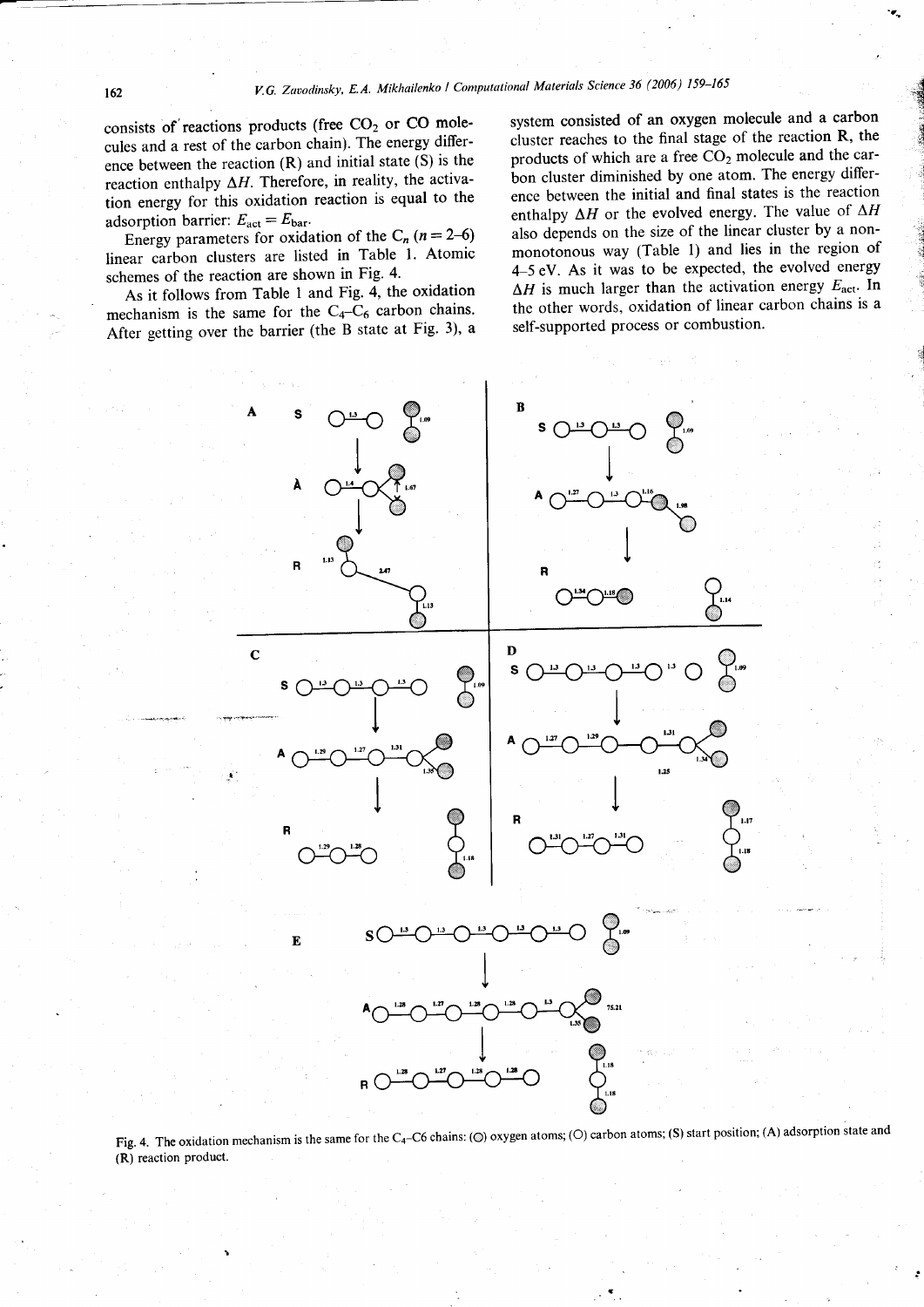The limit stage is the adsorption of the molecular oxygen at the edge of the chain. The adsorption activation energy varies between 0.3 and 1.0eV (the energy difference between the S and B states a Fig. 3). The separation of the  $CO<sub>2</sub>$  molecule occurs with the energy barrier ( $=0.1$  eV): the A-R transition at Fig. 3.

Some special cases are the oxidations of the  $C_2$  and  $C_3$  chains. The products of the  $C_2$  chain oxidation are the two CO separated molecules ( $\Delta H = -11.6$ eV). Another possible reaction (formation of the  $CO<sub>2</sub>$  molecule) needs to make one of the C atoms to be free, without any bonding; the enthalpy of this reaction is equal to  $-6.2$  eV.

In the  $C_3$  case three reactions are possible:

$$
C_3 + O_2 \rightarrow C_2 + CO_2 (\Delta H = -2.4 \text{ eV});
$$
  
\n
$$
C_3 + O_2 \rightarrow C + CO + CO (\Delta H = -3.1 \text{ eV});
$$
  
\n
$$
C_3 + O_2 \rightarrow C_2O + CO (\Delta H = -4.6 \text{ eV}).
$$

The third reaction (with one CO molecule separated) is energetically more favorable because the first and seconds reactions have smaller enthalpies.

As for geometry details, the  $O_2$  molecule had the O-O calculated distance of 1.09 A before the interaction with carbon, and the initial C-C distances in all studied linear chains were of 1.3 A. In the adsorption state, the oxygen molecule keeps its molecular nature, but the O-O distance increases to 1.6–1.7 Å, and a typical C–O distance for this case is 1.35 A. The distance between the edge reactive carbon atom and the nearest atom of the chain increases slightly, but the internal C-C distances for small chains decrease more appreciably (see Fig. 4).

### 4. Oxidation of graphene nanoclusters

 $\mathbf{I}$ 

As far as the  $C_{22}$  hexagons-contained cluster is a minimal stable graphene cluster we used it as a model to study the oxidation of graphene carbon nanoparticles. A scheme of this study is illustrated in Fig. 5 where two cases are shown: (l) the interaction of oxygen with



Fig. 5. The schemes of studied cases for oxidation of the  $C_{22}$  graphene nanocluster.



Fig. 6. The energy scheme for oxidation of the  $C_{22}$  hexagon cluster. The  $O_2$  molecule approaches to the edge C atom. The reaction product is CO.

an edge carbon atom having two neighbors: (2) the interaction of oxygen with a basal (internal) atom having three neighbors.

At the first case (Fig. 6) the dependence of the total energy on the distance between the reagents (an oxygen molecule and a reactive atom of the graphene cluster) looks very like to that for the linear cluster case described above. Namely, the chemical adsorption state (A) is separated by the energy barrier  $E_{ads}$  (of 1.5 eV) from the initial state (S). Then the oxygen molecule dissociates and one carbon atom separates from the hexagon cluster (the R state) with the overcoming of the energy barrier  $E_{bar}$  of 2.3 eV. The total activation energy of this two-steps process is determined by the energy difference between the initial state (S) and the maximal point of the second barrier (B). The value of this activation energy  $E_{\text{act}}$  is equal to 1.8 eV.

Products of this reaction do not contain  $CO<sub>2</sub>$  molecules. They consist of a CO molecule and the carbon cluster that has lost one carbon atom but has trapped one oxygen atom. The formation (and separation) of the second CO molecule is unfavorable energetically: the activation energy of this process is equal to 4.5 eV and the enthalpy is  $+3.3$  eV. The detail analysis shows that the formation of a  $CO<sub>2</sub>$  molecule is also possible (Fig. 7). However, the activation energy  $E_{\text{act}}$  of this reaction is 2.8eY, much larger than the l.8eV value obtained for the reaction with the CO formation.

As for the reaction enthalpy, it exceeds the activation energy only for the reaction followed by one CO molecule creation (see Table 2). It means that other reactions (with formation of two CO molecules or one  $CO<sub>2</sub>$ molecule) are not self-supported and cannot proceed without an external source of energy.

The oxidation scheme for an internal atom of the graphene cluster  $C_{22}$  is presented at Fig. 8. One can see that in this case the oxygen molecule can be adsorbed physically (the P state) with the adsorption

1d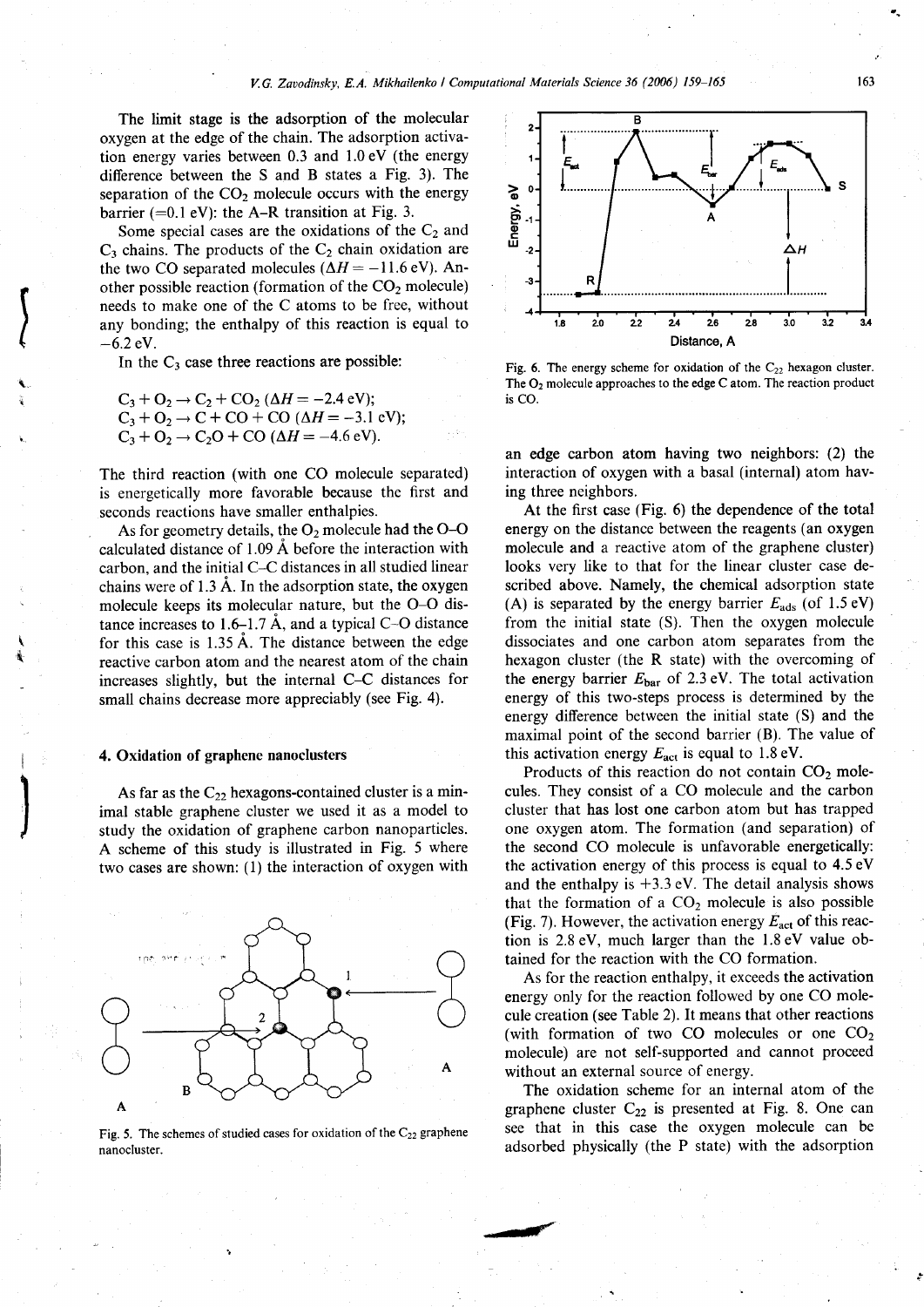

Fig. 7. The energy scheme for oxidation of the  $C_{22}$  hexagon cluster. The  $O<sub>2</sub>$  molecule approaches to the edge C atom. The reaction product is  $CO<sub>2</sub>$ .

Table 2 Its of oxidation of graphene carbon clusters

| <b>Reaction products</b> | Internal C atom | Edge $C$ atom |                 |
|--------------------------|-----------------|---------------|-----------------|
|                          | ററ              | CO.           | CO <sub>2</sub> |
| $E_{\text{act}}$ , eV    |                 | 1.8           | 2.8             |
| $\Delta H$ , eV          | $+3.2$          | $-3.4$        | -0.9            |

energy  $E_{\text{phys.ads}} = -0.1 \text{ eV}$ . Then the O<sub>2</sub> molecule can go over the barrier B  $(E_{bar1} = 0.5 \text{ eV})$  to the chemical adsorption state A. The energy of the chemical adsorption  $E_{\text{chem,ads}} = -0.3 \text{ eV}$ . In this state two oxygen atoms are bonded similar an  $O_2$  molecule: the O-O distance is equal to l.26eY. The next part of Fig. 8 (the region A-R) corresponds to the dissociation of the adsorbed  $O<sub>2</sub>$  molecule with a simultaneous formation of a CO molecule. On can see that the formation of a CO molecule needs the activation energy of  $5.0 \text{ eV}$ , and the enthalpy of this reaction is positive  $(+3.2 \text{ eV})$ . Thus, our study of the  $O_2$  interaction with internal atoms of



Fig. 8. The energy scheme for oxidation of the  $C_{22}$  hexagon cluster. The  $O_2$  molecule approaches to the internal C atom. The reaction product is CO.

the  $C_{22}$  cluster has shown that the internal atoms of graphene are much less active than the edge ones and do not participate in the combustion reaction until the combustion front comes close to them and they become the edge atoms.

#### 5. Summary

Our semiempirical PM3 calculations show that a mechanism of oxidation of carbon clusters by molecular oxygen depends on the structure of clusters. Linear clusters, as a rule, produce  $CO<sub>2</sub>$  molecules while hexagon clusters give mainly CO molecules.

 $\overline{\mathcal{A}}$ 

The activation energy for the oxidation of linear chains is caused by the barrier of the chemical adsorption of the  $O_2$  molecule at the edge of a linear carbon chain. The values of this activation energy (0.2-1.0 eV) are much less than the absolute value of the reaction enthalpy  $(4-11 \text{ eV})$ , therefore the linear carbon chains have to combust very well.

The activation energy for oxidation of the  $C_{22}$  hexagon (graphene) cluster depends on the position of reactive carbon atom. It is minimal for the edge atoms  $(1.8 \text{ eV})$  and maximal for the internal atoms  $(5 \text{ eV})$ . Products of these reactions are CO molecules.

#### Acknowledgement

This work has been supported by the Fundamental Research Program of the Russian Academy of Sciences ("Fundamental problems of physics and chemistry for nanosized systems and nanomaterials", by the Presidium of the FEB RAS, and by the Ministry of the Russian Federation (the grant 16-11, 2003-2004).

#### **References**

- [] V.S. Samoilov, N.D. Senin, B.I. Smirnov, et al., in: V.F. Surovinin (Ed.), Production and Properties of Carbon Soot, Omsk, 1972, pp. 96-112 (in Russian).
- [2] B.S. Haynes, H.G. Wagner, Prog. Energy Combust. Sci. 7 (1981) 229-273.
- [3] J. Lahaye, Carbon 30 (3) (1992) 309.
- [4] O.I. Smith, Prog. Energy Combust. Sci. 7 (1981) 275-291.
- [5] B.R. Stanmore, J.F. Brithae, P. Gilot, Carbon 39 (2001) 2247-2368.
- [6] V.B. Fenelonov, Porous Carbon, Publishing House of Institute of Catalysis the Siberian Branch of the Russian Academy of Science, Novosibirsk, 1995, 518 (in Russian).
- [7] V.I. Berezkin, Fiz. Tverd. Tela 42 (3) (2000) 567-572 (in Russian).
- [8] H. Choi, R.T. Bise, A.A. Hoops, D.H. Mordaunt, D.M. Neumark, J. Phys. Chem. A 104 (2000) 2025-2032.
- Q.L. Zhang, S.C. O'Brien, J.R. Heath, Y. Liu, R.F. Curl, H.W. Kroto, R.E. Smalley, J. Phys. Chem. 90 (1986) 525.
- [10] Ph. Gerhardt, S. Löffler, K.H. Homann, Chem. Phys. Lett. 137 (4) (1987) 306.